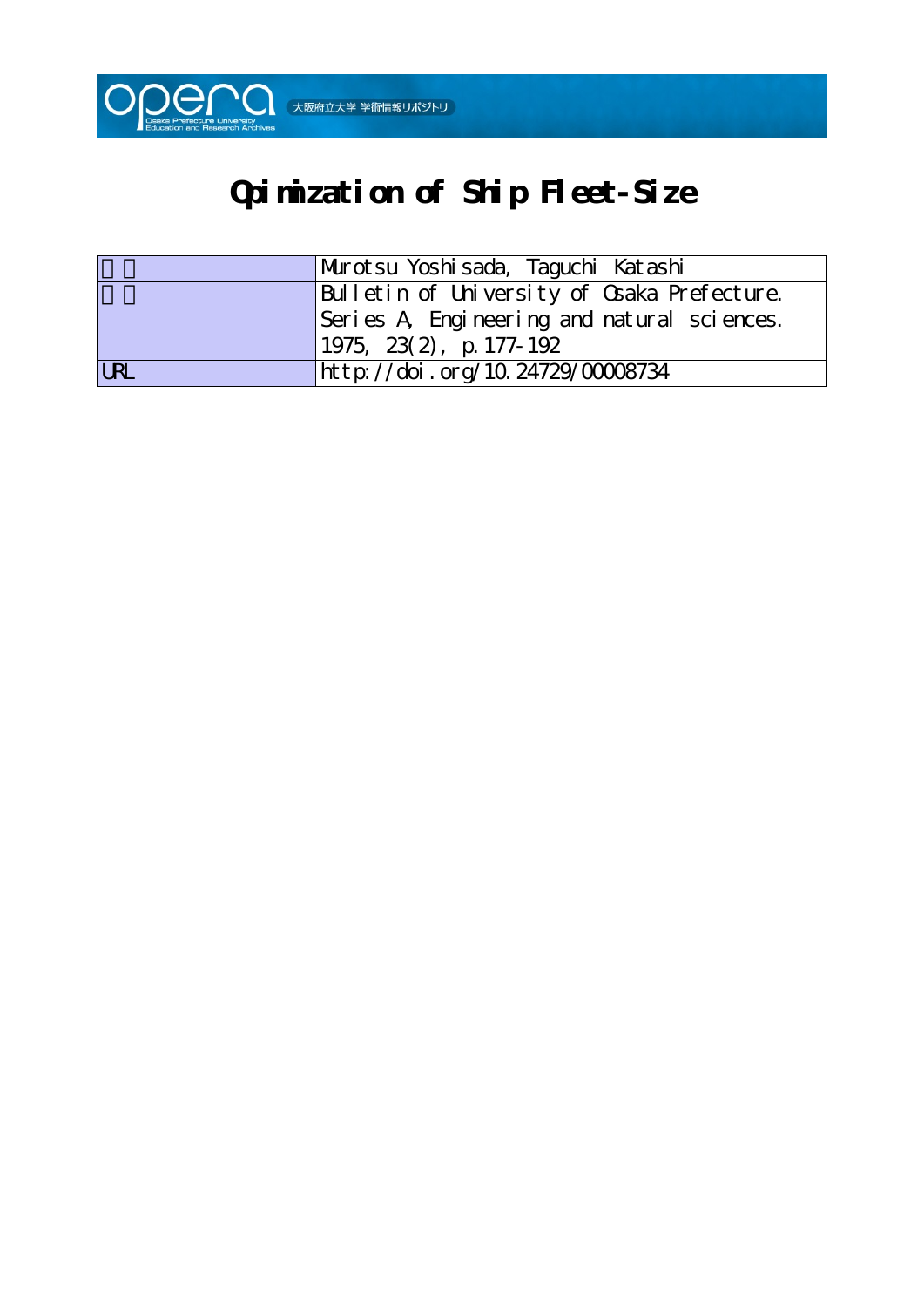# Optimization of Ship Fleet-Size\*

## Yoshisada MUROTSU\*\* and Katashi TAGUCHI\*\*

(Received November 15, i974)

A basic concept is proposed in this paper for determining the optimum fleet-size to meet a transport demand in an arbitrary route with one port loading and one port unloading. The quality of a fleet is considered to be judged based on the transport costs, which consist of link costs and node costs. Mathematical models relating the transport costs to the fleet-size, i. e., the size and service speed of a ship, the number of ships and their kinds, are developed for the case of crude oil carriers. The optimization problem is set up to determine the optimum fleet-size minimizing the transport costs, considering the technological and geometrical restrictions. For the solution of the problem, the concept of dynamic programming and nonlinear programming techniques are applied, and a versatile software program is developed. The effects of the transport ation system's factors, such as the total transport demand, the draught limits, the tolls, the storage costs, etc., are discussed concerning the resulting optimum fleet-size.

#### 1. Introduction

It is important for both developing and developed maritime nations to hold an optimum mercantile marine. Mercantile marine will contribute also to improving the international trade and payments and to fostering the shipbuilding industry and its allied industries. Thus, the optimum selection of the fieet-size for a specific purpose constitutes a key decision making particularly in capital investment, considering the effective utilization of the limited resources. For this purpose, fully taken into account must be the technological and economic aspects of the fleet. However, a macroscopic characterization of the fleet containing the essential factors of the fleet suffices to estimate the amount of the capital investment. Systems engineering techniques may provide us the powerful tools for accomplishing the above mentioned purpose. That is, analysis and modelling of the transportation system and optimization of the fieet may successfully be done by using the techniques developed in the field of systems engineering.

 Studies so far made are mainly concerned with the economy of an individual ship design<sup>1),2),3)</sup>, and little has been done on the selection of the optimum fleet from the transportation system's point of view<sup>4),5)</sup>.

 A basic concept is proposed in this paper for determining an optimum fleet-size to meet a transport demand in an arbitrary route with one port loading and one port unloading. The quality of a fleet-size is considered to be judged based on the transport

The main part of this paper will be presented as a national contribution from Japan at the same of this paper will be presented as a national contribution from Japan at the conference of International Federation of Operations Research Societies (IFORS 7s),Tokyo-Kyoto Japan, 17-23 July 1975.

<sup>\*\*</sup>Department of Naval Architecture, College of Engineering.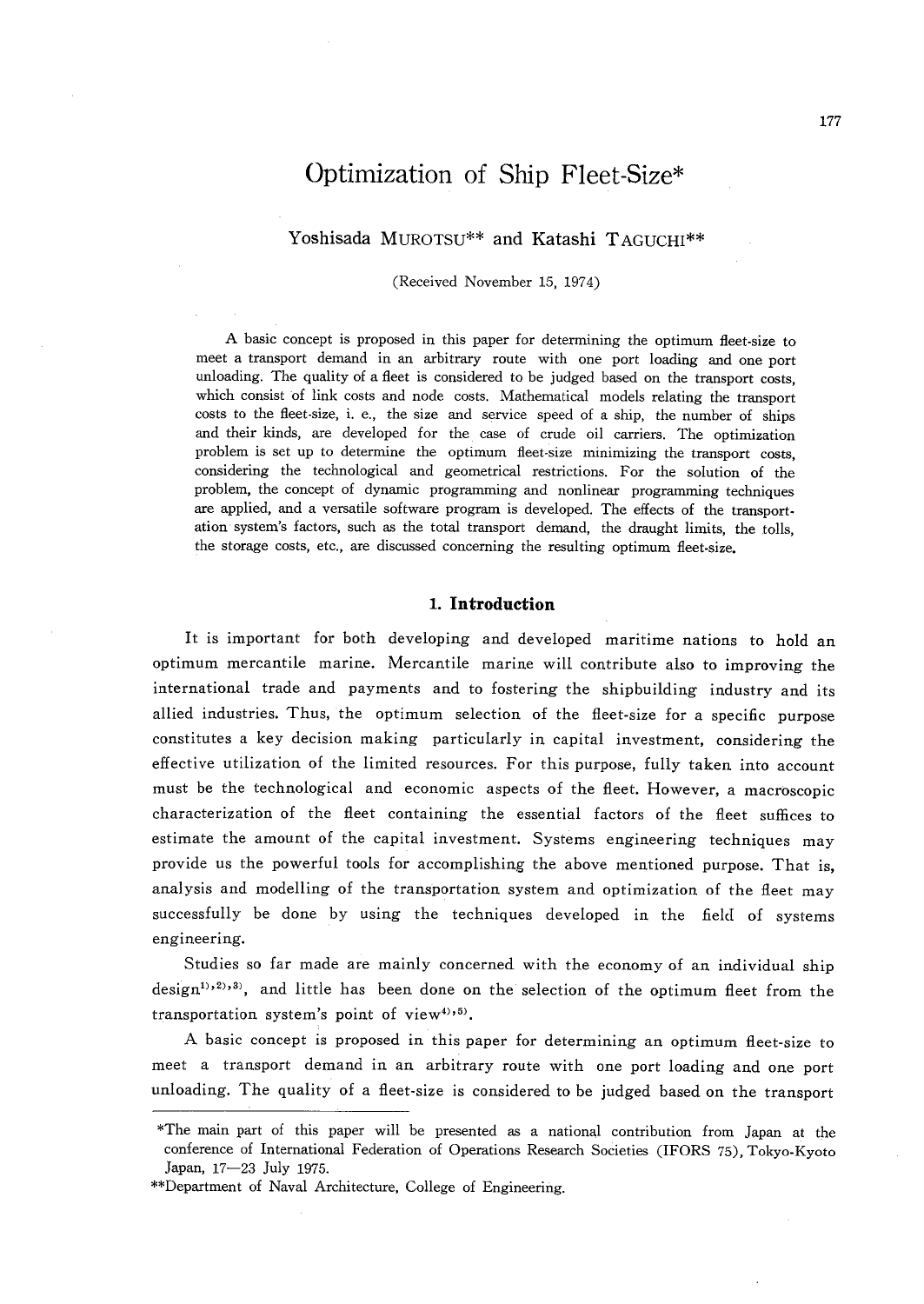#### 178 Y. MUROTSU and K. TAGUCHI

costs, which consist of link costs and node costs. Mathematical models relating the transport costs to a fleet-size, i. e., the size and service speed of a ship, the number of ships and their kinds, are developed for the case of crude oil carriers. The optimization problem is set up to determine the optimum fleet-size minimizing the transport costs, considering the technological and geometrical restrictions concerned. The transport demand is assumed to be given for the route considered. For solving the problem, the concept of dynamic programming and nonlinear programming techniques are applied, and a versatile software program is developed for determining the optimum fieet-size. The effects of various factors, such as the transport demand, the draught limits, tolls, etc., on the optimum fieet-size are discussed.

#### 2. Statement of Problem

#### 2.! Basic assumptions

Following assumptions are made of the models.

- (1) Crude oil carriers are considered. Thus the transport demand is crude oil cargo.
- (2) Transport between two ports are considered, and the transport flow is one sided, i. e., one port loading and one port unloading.
- (3) Ships of identical age are considered.
- (4) Ship arrivals are regular and no queues are considered at both ports.
- 2.2 Control variables

 Control variables for determining the optimum fleet-size are the types of ships and the number of them. Types of ships are assumed to be represented by their dead weight and full load service speed, and the fleet is defined as a set of ships.

2.3 Optimality criterion

As the criterion for the optimality of the fleet, the transport costs are considered.



Fig. 1 Transport costs

The transport costs are generally categorized as shown in Fig. 1. Of these costs, the costs depending on the control variables i. e., dead weight, service speed and the number of ships are taken into consideration for the determination of the optimur fleet-size. The detail of the models will be given in Section 4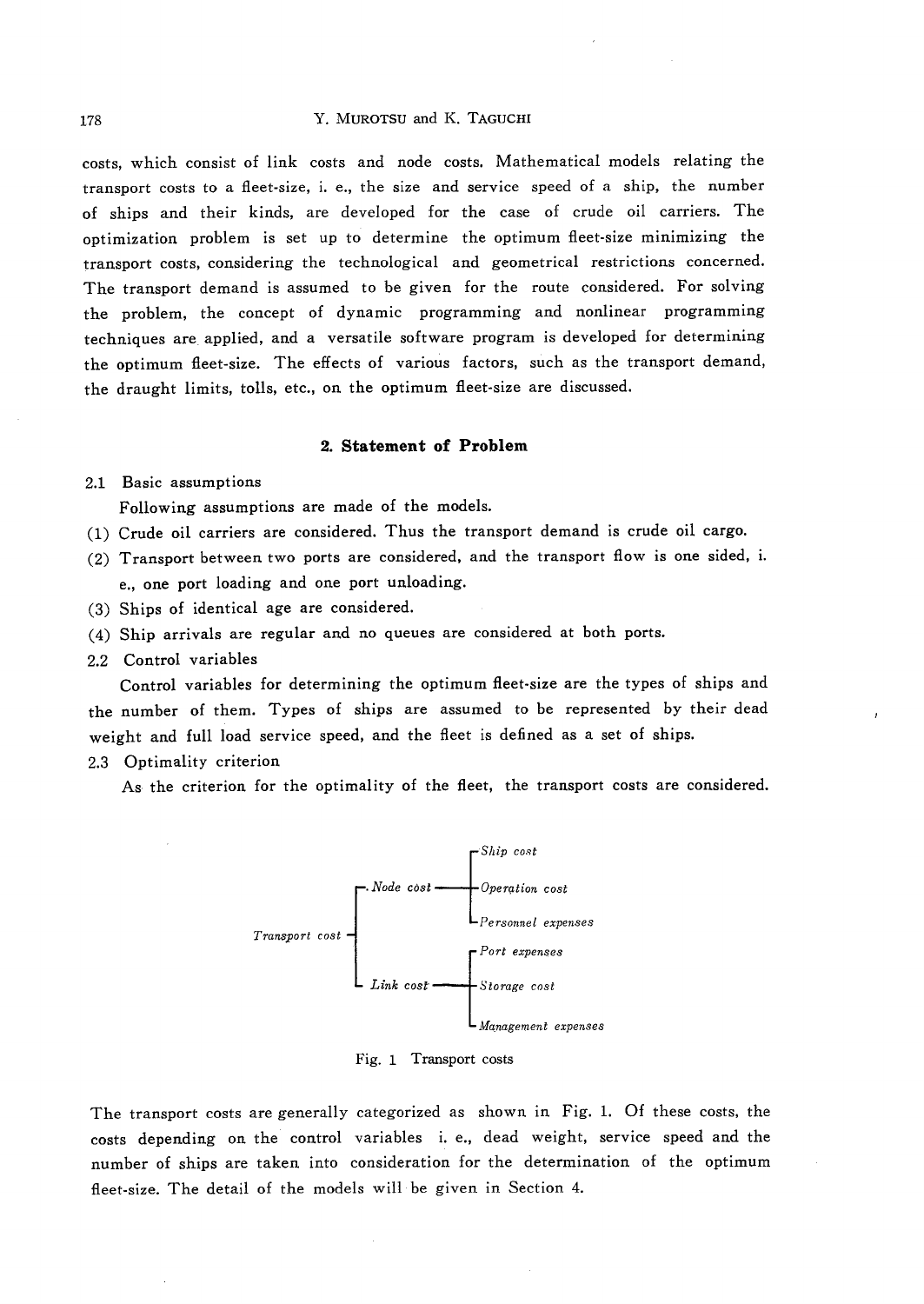Concerning the candidate types of ships to be selected, the following assumptions are made in consideration of the technological restrictions and the convenience of the treatment.

- (1) The maximum and minimum dead weights of the member ships constituting the fleet are specified.
- (2) The maximum and minimum service speeds of the ships are specified.

 Further, considering the draught limits of the route, the maximum sizes of ships are taken into account for both full and ballast load conditions, corresponding to the conditions of the routes.

2.5 Problem

Given the transport demand between two ports, the following problem is considered. PROBLEM" Find the optimum fieet size, i. e., the payload and the service speed of a ship, the number of ships and their kinds, to minimize the transport costs, considering the technologicai and geometrical restrictions concerned."

#### 3. Mathematical Models of Transport Costs

3.1 Link costs

 Link costs which can be expressed in terms of the control variables and differ from fleet to fieet are considered. These are listed below:

(1) Ship costs

i) depreciation expenses ii) equipment fund interests iii) repair expenses

iv) insurances v) sundries

(2) Operation costs

i) fuel and oil expenses ii) tolls

(3) Personnel costs

Complement and reserves expenses

 'Mathematical models and cost data related to the calculation of the above quantities are given in the following sections.

3.1.1 Maximum operating power, fuel consumption and the number of crews.

The mathematical models of the maximum operating power  $(PSN)$ , fuel consumption ( $FOC$ ) and the number of crews (CRN for complement and CN with reserves) are built by using the data of  $100$  Japanese oil carriers<sup>6</sup>, where the least square method is applied for the model building. The mathematical models and their multiple correlation coefficients are given in the following<sup>7</sup>.

 $PSN=0.12553\times10^{-2}~DW^{0.7}~V^3+4325.913~(HP),~R=0.982$  (3-1)

 $FOC = 0.447849 \times 10^{-2}$   $PSN+13.692$  (ton/day),  $R=0.992$  (turbine engine) (3-2)

 $=0.362478\times10^{-2}$  PSN+2.32131 (ton/day), R=0.998 (diesel engine) (3-3)

 $CRN = 1.63719 \times D W^{0.2} + 13.34658$  (persons) (3-4)

 $CN=0.63380\times DW<sup>0.3</sup>+14.07222$  (persons) (3-5)

where  $DW$  and  $V$  are expressed in dwt and  $kt$ .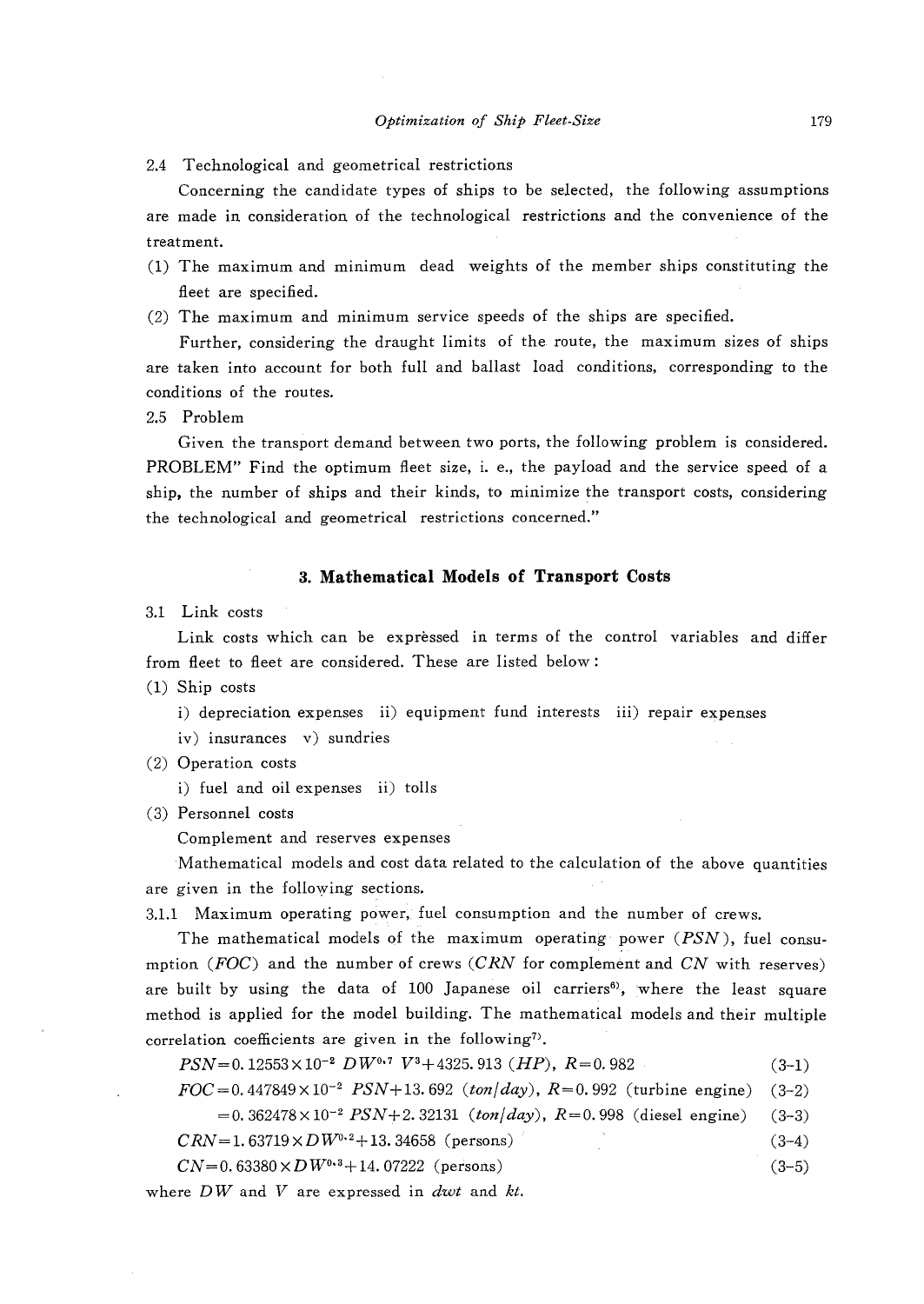3.1.2 Ship construction costs

The mathematical models of the ship construction costs per tonnage  $(CC)$  and the turbine engine cost per  $HP$  (CME) are estimated by using the cost data in the latter half period of 1971<sup>8</sup>. The results are given as follows.

$$
CC = 5.9 \times 10^{2} \, DW^{-0.5} + 1.86 \, (10^{4} \, yen/dwt) \tag{3-6}
$$
\n
$$
CME = 0.13651 \left[ (PSN/10^{4})^{2} - 9.0 \, (PSN/10^{4}) + 50.5 \right] \, (10^{4} \, yen/HP) \tag{3-6}
$$
\n
$$
= 4.129125 \tag{3-7}
$$
\n
$$
(for \, PSN \ge 45000HP)
$$

 The construction costs of the ship with arbitrary dead weight and service speed are estimated based on the following assumptions :

(1) Main engines are of turbine type.

- (2) The full load service speed is 16  $kt$  for the standard type ships. The construction costs of the ships are given by Eq. (3-6).
- (3) For ships with the service speed other than 16  $kt$ , the variation in the construction costs is equal to that in the costs of the main engine.

 Using the above assumptions, the constrution cost of the ship with dead weight DW dwt and service speed  $V$  kt is calculated by the formula:

- $CCN = CCS + (CEN CES)$  (10<sup>4</sup>yen/dwt) (3-8)
- where  $CCN$ =the construction cost of the ship with DW dwt and V kt
	- $CCS$ =the construction cost of the standard type ship with DW dwt and V=16  $kt$ , calculated from Eq.  $(3-6)$
	- $CEN$ =the main engine cost of the ship with DW dwt and V kt, calculated from Eqs.  $(3-1)$  and  $(3-7)$
	- $CES$ =the main engine cost of the standard type ship with DW dwt and  $V=16$  $kt$ , calculated from Eqs.  $(3-1)$  and  $(3-7)$ .

 For the illustration, the construction costs are calculated and shown in Fig. 2 for the cases of  $V=14$ , 16, 18 kts.



Fig. 2 Ship construction costs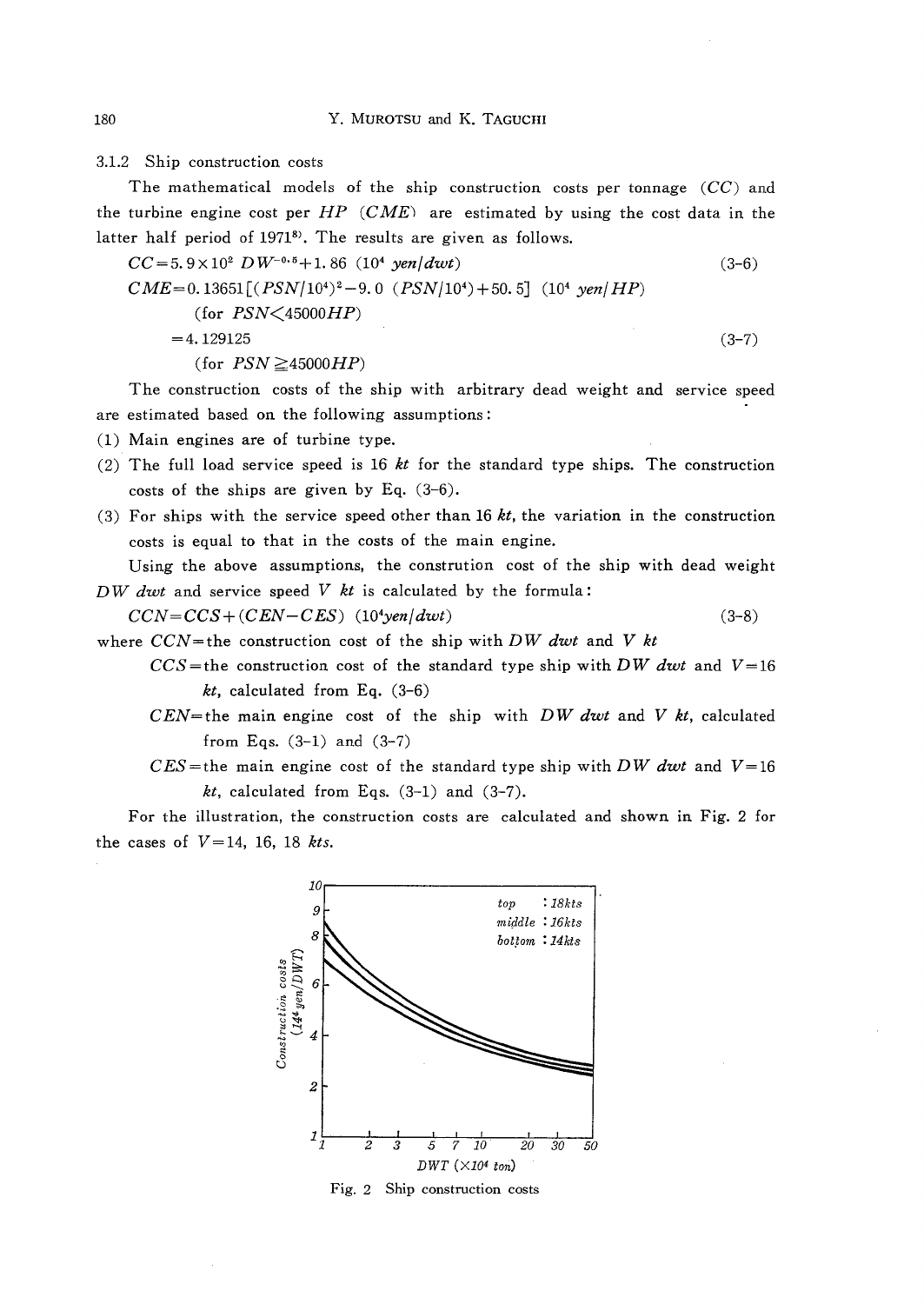3.1.3 Other cost data

The tolls passing the short cut route (see Section 4.2) are assumed to be

 $CCNL=C_t \times DW$  (yen/passage)

where  $C_t$  is a given constant.

Uniform annual returns are adopted as the method of depreciation. Cost data for the calculation of the link costs are given in Table 1. The interest rate of the

| Items                                         | Specific                                                                                                                                                                                                                   | Remark                             |
|-----------------------------------------------|----------------------------------------------------------------------------------------------------------------------------------------------------------------------------------------------------------------------------|------------------------------------|
| Lay days                                      | at port of shipment : 1, 3 days<br>at port of discharge $: 2, 0$ days                                                                                                                                                      | each includes 0.5<br>spare day     |
| Rate of operation                             | 94%                                                                                                                                                                                                                        |                                    |
| Sea speed at<br>ballast condition             | $1.07 \times$ (sea speed at full load condition)                                                                                                                                                                           | $\alpha = 1.07$                    |
| Depreciation<br>expenses                      | uniform annual returns<br>life of service : 10 years<br>residual value : $10\%$ of original value                                                                                                                          |                                    |
| Crew expenses                                 | annual expenses per person: $3,000,000$ yen/man/year<br>rising rate: $12\%$ per year                                                                                                                                       |                                    |
| Repair expenses                               | 10 years total sum/tonnage price=0.1+0.004 $\times$ DW $\times$ 10 <sup>-4</sup>                                                                                                                                           |                                    |
| Hull insurance                                | insurable value : tonnage price<br>insurance rate: $1\%$                                                                                                                                                                   |                                    |
| Interest rate of<br>equipment fund            | See Table 2                                                                                                                                                                                                                | based on the 30th<br>Keikaku-zõsen |
| Sundries                                      | $200$ yen/dwt                                                                                                                                                                                                              |                                    |
| Fuel expenses                                 | cost of heavy oil: 6,000 yen/ton<br>fuel consumption at port: 60% of "at voyage"<br>fueling base: port of shipment                                                                                                         |                                    |
| Weights of fuel<br>oil etc.<br>(at departure) | fuel oil: (days at voyage + 0, 6 days at port) $FOC$<br>fresh water: $10kg/person/day$<br>crew & their effects : $120\frac{kg}{person}$<br>provisions: 2.5 $kg/person/day$<br>un-statutory spares : $PSN \times 0.005$ ton |                                    |

Table 1 Cost data

Table 2 Interest rate of equipment fund

|                                   | Percentage                 | Annual<br>interest | Repayment                                                   |
|-----------------------------------|----------------------------|--------------------|-------------------------------------------------------------|
| Treasury investment               | $58\%$ of<br>tonnage price | 6.5%               | term of deferment : 2 years<br>term of redemption : 8 years |
| Loan capital                      | $22\%$ of<br>tonnage price | 6.5%               | term of redemption : 10 years                               |
| Fund on hand                      | $20\%$ of<br>tonnage price | 7.0%               | term of redemption : 19 years                               |
| Fund on hand<br>(working capital) | $3%$ of<br>tonnage price   | 7.0%               | term of redemption : 10 years                               |

(3-9)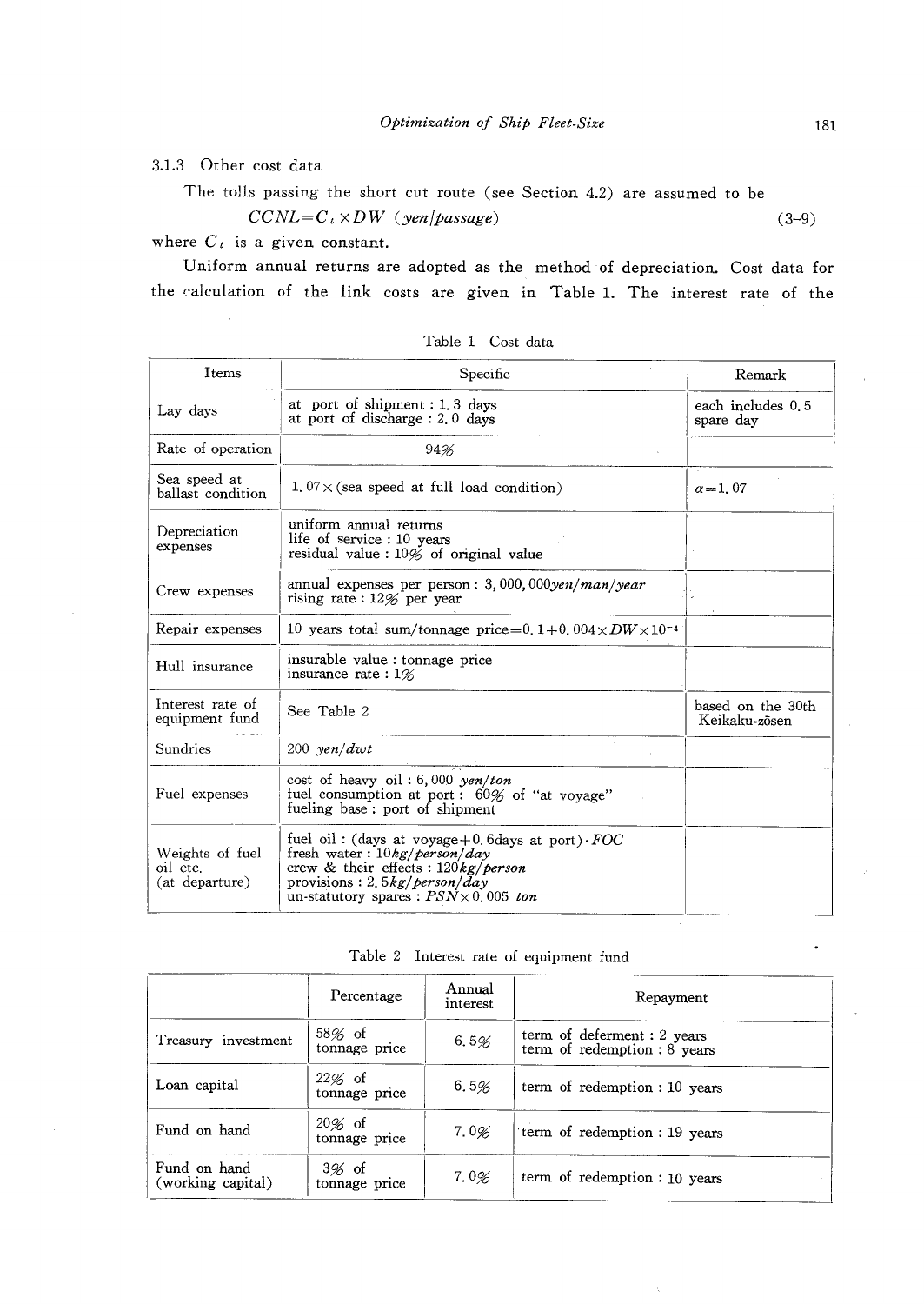equipment funds is based on the 30th Keikakuzosen (Japanese Government Ship Building Program) rate, and listed in Table 2.

3.2 Mathematical models of node costs

Only the port expenses and the storage costs are considered among the node costs, because it is very difficult to relate the management expenses to the control variables and these are presumed not to depend directly on the control variables. 3.2.1 Port expenses

The port expenses are generally composed of port dues, quarantine fee, customs charges, pilotage, light dues, towage, line handling charges, agency fees and sundries. The costs other than port dues, pilotage and light dues are almost constant regardless of the ship size in many ports. In this paper, a simple mathematical model:

 $(yen)$ 

 $(3-10)$ 

 $PE=25.0\times DW$ is used. The formula (3-10) is compared with the actual data in Fig. 3.



Fig. 3 Port expenses

#### 3.2.2 Storage costs

Storage costs are dependent on the construction costs of the storage systems and their maintenance and administration expenses. Here, a simple mathematical model for the storage costs is presented. Assume that the annual total transport demand is TDT ton, and it is carried by the fleet of the identical ships. Denoting the transport capacity per trip in tonnage and the average time between the ship arrivals in days by ST and  $T$ , the variation of the inventory in the mean becomes as shown in Fig. 4.

Denoting the storage cost per day per tonnage by  $S_c$ , the average storage cost  $C_{s,t}$ is given by

$$
C_{s,t} = S_c \times ST \times (T/2) + S_c \times ST_0 \times T
$$
  
= 182. 5 \times S\_c \times ST \times (ST + 2.0 \times ST\_0)/TDT (3-11)

where the relation  $ST = T \times (TDT/365)$  is used in the mathematical manipulation, and  $ST_0$  is the emergency storage.

The storage cost per day per tonnage,  $S_c$ , itself depends on the construction costs of tanks, etc. and the maintenance expenses. Thus  $S<sub>c</sub>$  is a function of the ship size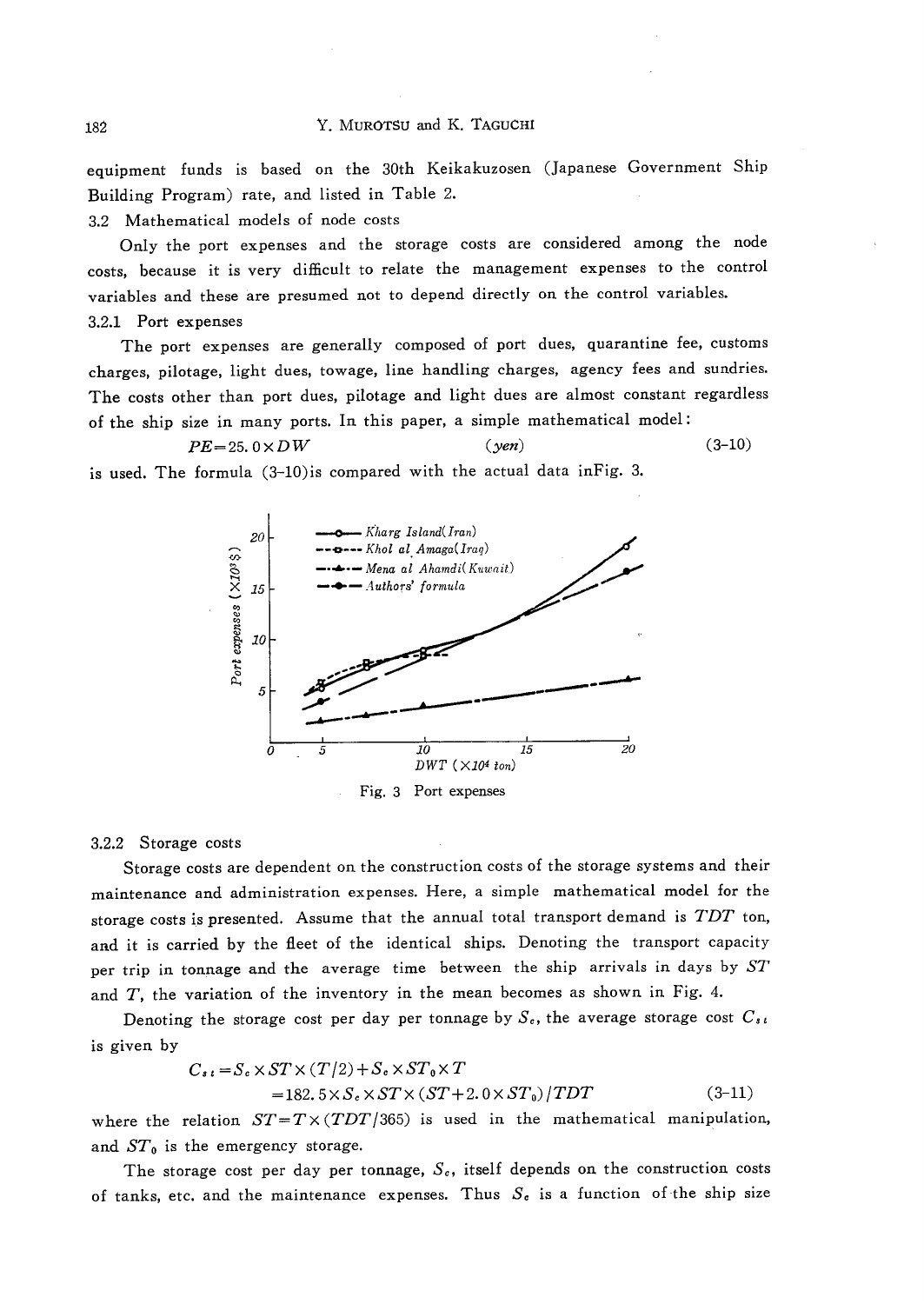

Fig. 4 Variation in inventory

and the emergency storage. Here, a simple model to  $S<sub>e</sub>$  is adopted:

$$
S_e = C_{s_1} \times (ST + ST_0) + C_{s_0} \qquad (yen/day/ton)
$$
 (3-12)

where  $C_{s_1}$  and  $C_{s_0}$  are the given constants.

When the fleet consists of different types of thips, ST in Eq. (3-11) should be replaced by the maximum transport capacity of the fleet. However, for the simplicity of the analysis, the formula (3-11) is used in the following even for the fleet consisting of different types of ships. Hence, the storage costs result in the lower estimation for the ships other than the ship having the maximum transport capacity.

#### 4. Mathematical Models of Restrictions

4.1 Types of ships and transport capacity

 The restrictions on the dead weight and the service speed of the ships are assumed to be given as follows:

$$
DW_{m \, i \, n} \le D \, W \le D \, W_{m \, a \, x} \tag{4-1}
$$

$$
V_{m i n} \le V \le V_{m a x} \tag{4-2}
$$

where  $DW_{min}$ ,  $DW_{max}$ ,  $V_{min}$  and  $V_{max}$  are the given constants.

 Taking account of the deviation.of the transport demand, some allowances are assumed to be given to the transport capacity of the fieet. The annual transport capacity of the fleet,  $SST$ , is given by

$$
SST = \sum_{i=1}^{m} ST_i \times NR_i \times NS_i \tag{4-3}
$$

where  $ST_i$ ,  $NR_i$  and  $NS_i$  are the transport capacity per trip, the number of trips per year and the number of the ship type  $i$ , and  $m$  is the number of the types of the ships. Thus the allowances in the annual transport capacity are given in the form:

$$
(1-a1) \leq SST / TDT \leq (1+a2)
$$
\n
$$
(4-4)
$$

where  $\alpha_1$  and  $\alpha_2$  are the given constants.

4,2 ・ Draught limits

 Consider the case where there are two routes between two ports and the route selection is made based on the dead weight and the loading conditions. Denoting the short cut and detour lengths of voyage by  $LV_1$  and  $LV_2$ , the lengths of voyage at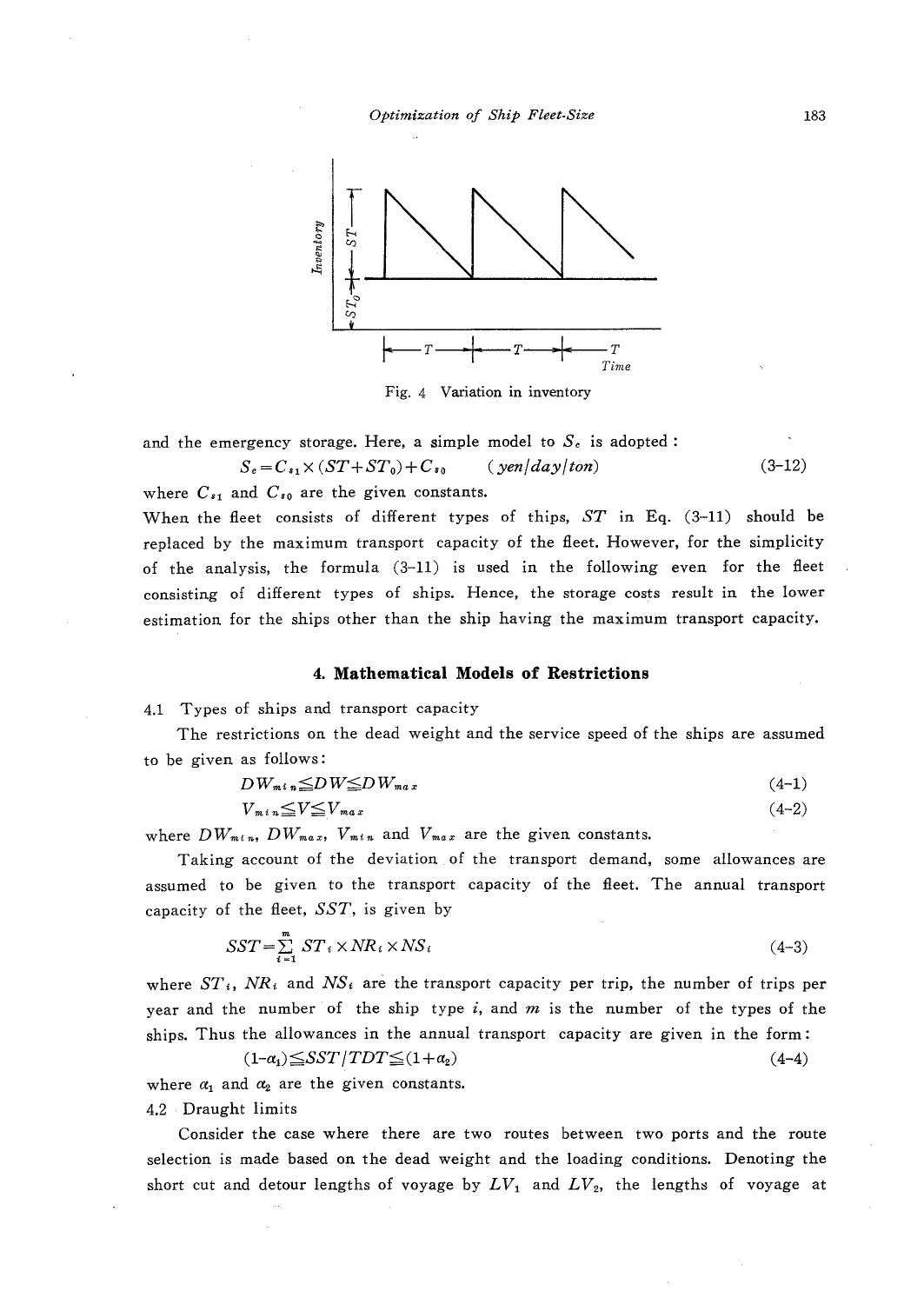the full and ballast load conditions, FLV and BLV, are categorized as follows:

$$
FLV = LV_1, BLV = LV_1 \text{ for } DW_{m \, i \, n} \leq DW \leq DW_f \tag{4-5}
$$

$$
FLV = LV_2, BLV = LV_1 \text{ for } DW_f \leq DW \leq DW_b \tag{4-6}
$$

$$
FLV = LV_2, \ BLV = LV_2 \text{ for } DW \leq DW \leq DW_{max} \tag{4-7}
$$

where  $DW_f$  and  $DW_b$  are the limit dead weights for both full and ballast load conditions.

#### 5. Solution to Problem

5.1 Algorithmic procedure

First, restate the problem mentioned in Section 2:

 ORIGINAL PROBLEM "Given the annual transport demand, TDT, find the types of ships  $(DW_i, V_i)$  and number of them  $(N_i)$  to minimize the average annual total transport costs,  $H<sub>c</sub>$ , considering the restrictions given in Section 4."

The problem is a nonlinear programming problem. However, the difficulty of the problem lies in the fact that the number of ships are not known and it isa control variable to be optimized. Here, an algorithmic procedure is proposed using the concept of dynamic programming.

For the application of dynamic programming, the annual total transport demand, TDT, is divided into  $N_d$  parts, where  $N_d$  is an appropriately selected number. From the upper part of TDT, those are denoted as the 1-st part, the 2-nd part,  $\cdots$ , the  $N_a$ -th part, respectively, as illustrated in Fig. 5. The minimum transport demand is given by

$$
DDT = TDT/N_d \tag{5-1}
$$

|  | $k$ DDT $\neg$ $k$ DDT $\neg$ $k$ DDT $\neg$ $k$ DDT $\neg$                     |  |  |
|--|---------------------------------------------------------------------------------|--|--|
|  | $\leftarrow$ $\leftarrow$ $\leftarrow$ $\leftarrow$ $\rightarrow$ $\rightarrow$ |  |  |

Fig. 5 Division of total annual transport demand

From this, it is seen that the number of the parts,  $N_d$ , must be selected, considering the compromise between the requirements on the optimization accuracy and the computer processing time. The original problem is reduced to the problem to determine the optimum type of ship  $(DW, V)$  to carry the parts of TDT, which is given in the form to carry from one part. to another part.

 For the solution of the problem, the principle of optimality in dynamic programming<sup>9)</sup> is applied: "For any  $k$  ( $1 \le k \le N_d$ ), let the parts of TDT, i. e., from the first part to the  $(k-1)$ -th part, have been carried by some fleet. Whatever the number of parts carried by any type of ship starting from the  $k$ -th part may be, the subsequent parts of  $TDT$  must be transported by the optimum types of ships."

The solution to the original problem can be obtained by solving the following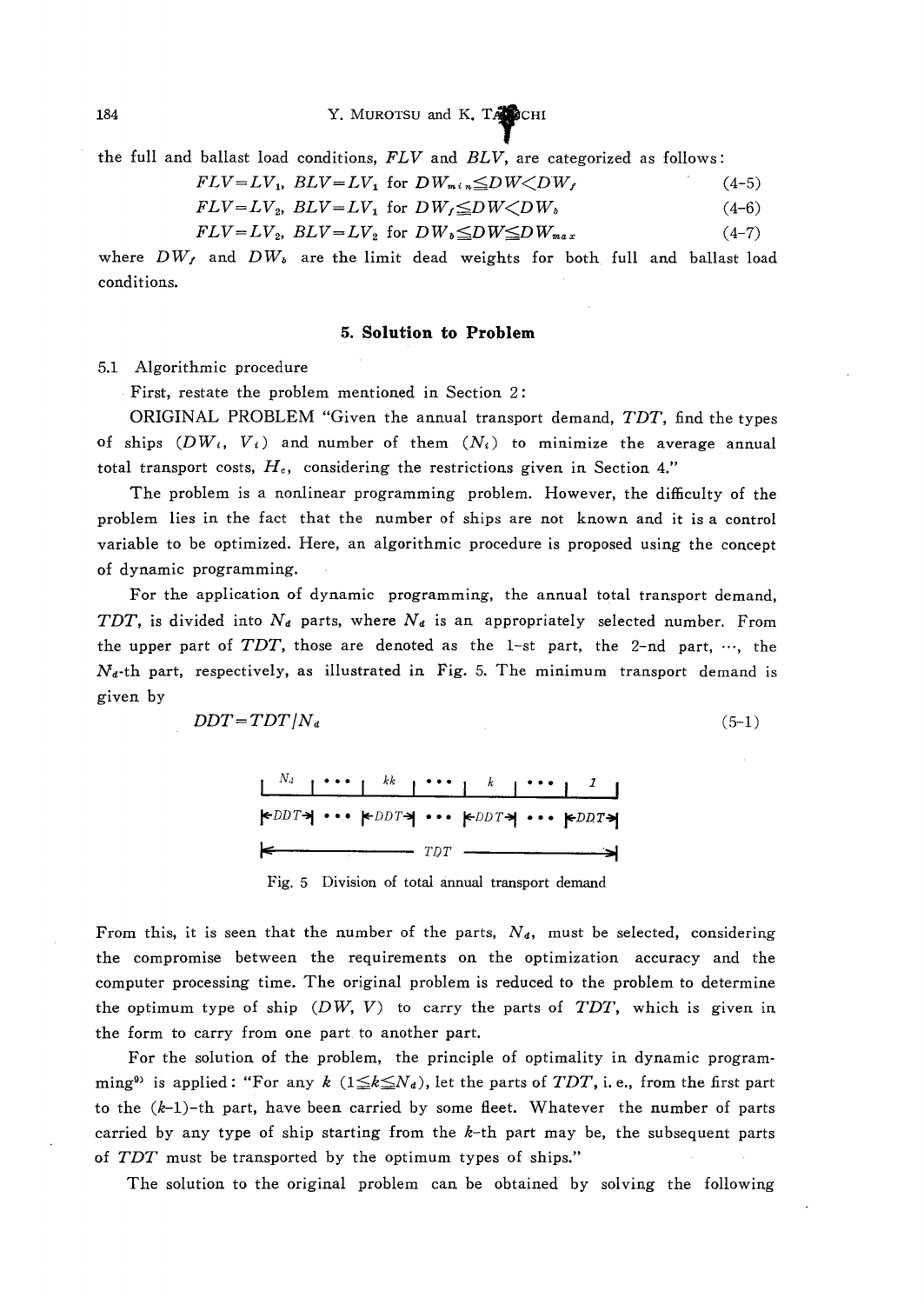two subproblems:

SUBPROBLEM 1 "Find the optimum type of ship, i. e.,  $DW^{\circ}$  (k,kk) and  $V^{\circ}$  (k,kk), to carry the k-th to  $kk$ -th parts by a single ship, considering the restrictions given in Section 4."

SUBPROBLEM 2 "Find the optimum fleet to carry the  $k$ -th to  $N_d$ -th parts, considering the restrictions given in Section 4."

 Subproblem 1 is to determine the optimum type of ship to carry the transport demand  $DT=(kk-k+1)\times DDT$  by a single ship, and thus can be solved by using a nonlinear programming technique.

 Subproblem 2 is solved as follows. The minimum transport cost carrying the  $kk$ -th to  $N_d$ -th parts by the optimum fleet and the minimum transport cost carrying the k-th to kk-th parts by the optimum type of ship are denoted by  $H^{\circ}$ <sub>c</sub>(kk) and  $H_c(k,kk)$ , respectively. It should be noted here that  $H_c(k,kk)$  can be obtained by solving subproblem 1. Thus, from the principle of optimality, the minimum transport costs carrying the k-th to  $N_d$ -th parts are given by

$$
H^{\circ}(k) = \min_{k \leq k} [H_c(k, kk) + H^{\circ}(kk+1)] \tag{5-2}
$$

where  $H^{\circ}(N_{\alpha}+1)=0$ . The optimum value of kk is denoted by  $kk(k)$ .

Using the recurrence formula  $(5-2)$ , the solution to the original problem can be obtained by sequentially solving subproblem 2 from  $k = N_d$  to  $k = 1$ . This fact is easily proved by mathematical induction.

5.2 Computationa! considerations

 For the economy of computation, the following remarks should be taken into account.

(1) The minimum and maximum amounts of cargo which a single ship can carry per year is calculated, and thus optimization in subproblem 1 has only to be made on the range

$$
DT_{m^t n} \leq (kk - k + 1) \times DDT \leq DT_{m a x} \tag{5-3}
$$

where  $DT_{min}$  and  $DT_{max}$  are the minimum and maximum amounts of cargo which a single ship in the candidate fleet can transport per year.

(2) Since the optimum type ship which carries a specified amount of cargo is needed for the optimization of the fleet, the single sweep solution to subproblem 1 in the range given by Eq. (5-3) and storing the results in the memory are suthcient for the optimization followed.<br>Considering the above mentioned remarks, an algorithmic procedure is illustrat

in Fig. 6 for a hypothetical example, where  $N_d=6$ ,  $DT_{m+n}=DDT$ ,  $DT_{max}=4\times DDT$ . The arrows in the figure designate the optimum solutions for the case of carrying the corresponding part to the last part, i. e., the solutions to subproblem 2. 0n the heavy lines, the optimality principle is applied. Only for the cases designated by the number in the righthand side, the solution to subproblem 1 is needed because in any other cases the foregoing solutions are available. Thus, no new solutions to subproblem 1 are required for the cases where  $k \leq 2$  in this example.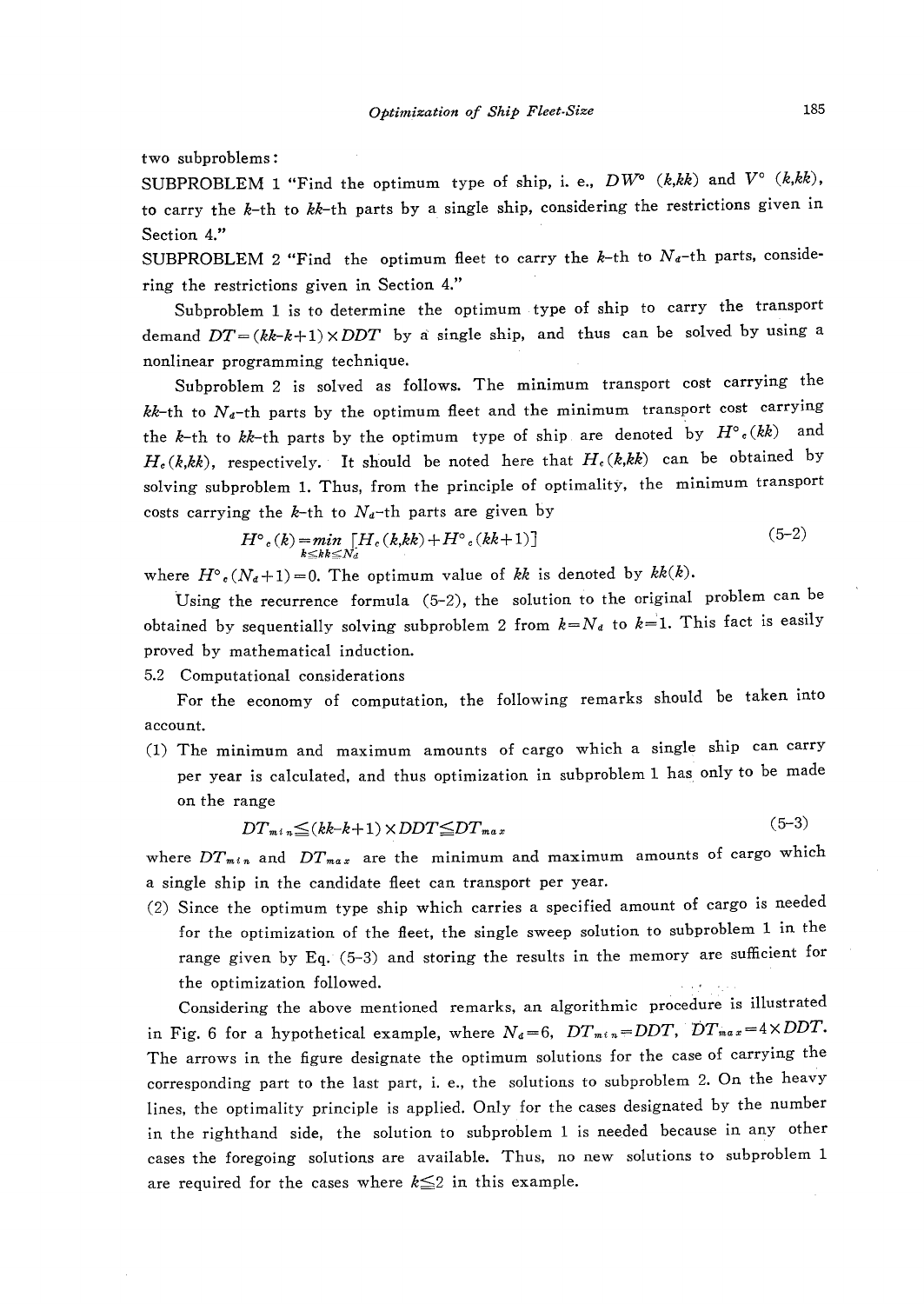

Fig. 6 Illustration of algorithmic procedure

Fig. 7 illustrates the optimization procedure for subproblem 1. For a given transport demand,  $DT$ , the candidate types of ships are searched in the three ranges, i. e.,  $DW_{m+n} {\leq} DW {\leq} DW, DW_f {\leq} DW {\leq} DW_k$  and  $DW_{b} {\leq} DW {\leq} DW_{m a x}$ , and comparing the



Fig. 7 Optimization procedure for subproblem 1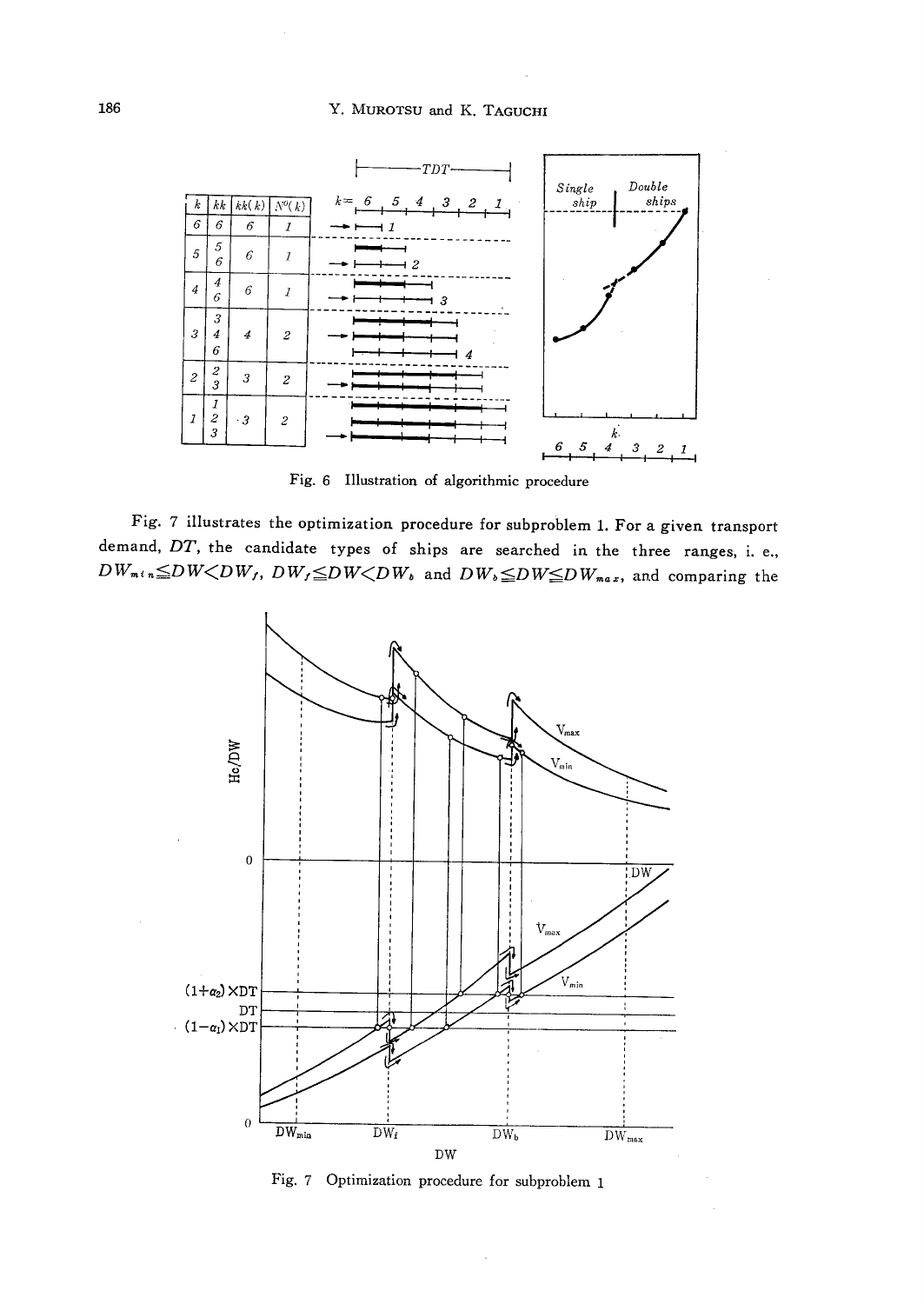

Fig. 8 Flow chart illustrating total optimization procedure

transport costs, the optimum type of ship is finally selected which gives the lowest transport costs.

Fig. 8 is a flow chart illustrating the total optimization procedure.

#### 6. Numerical Examples

Consider the case where the following values are specified: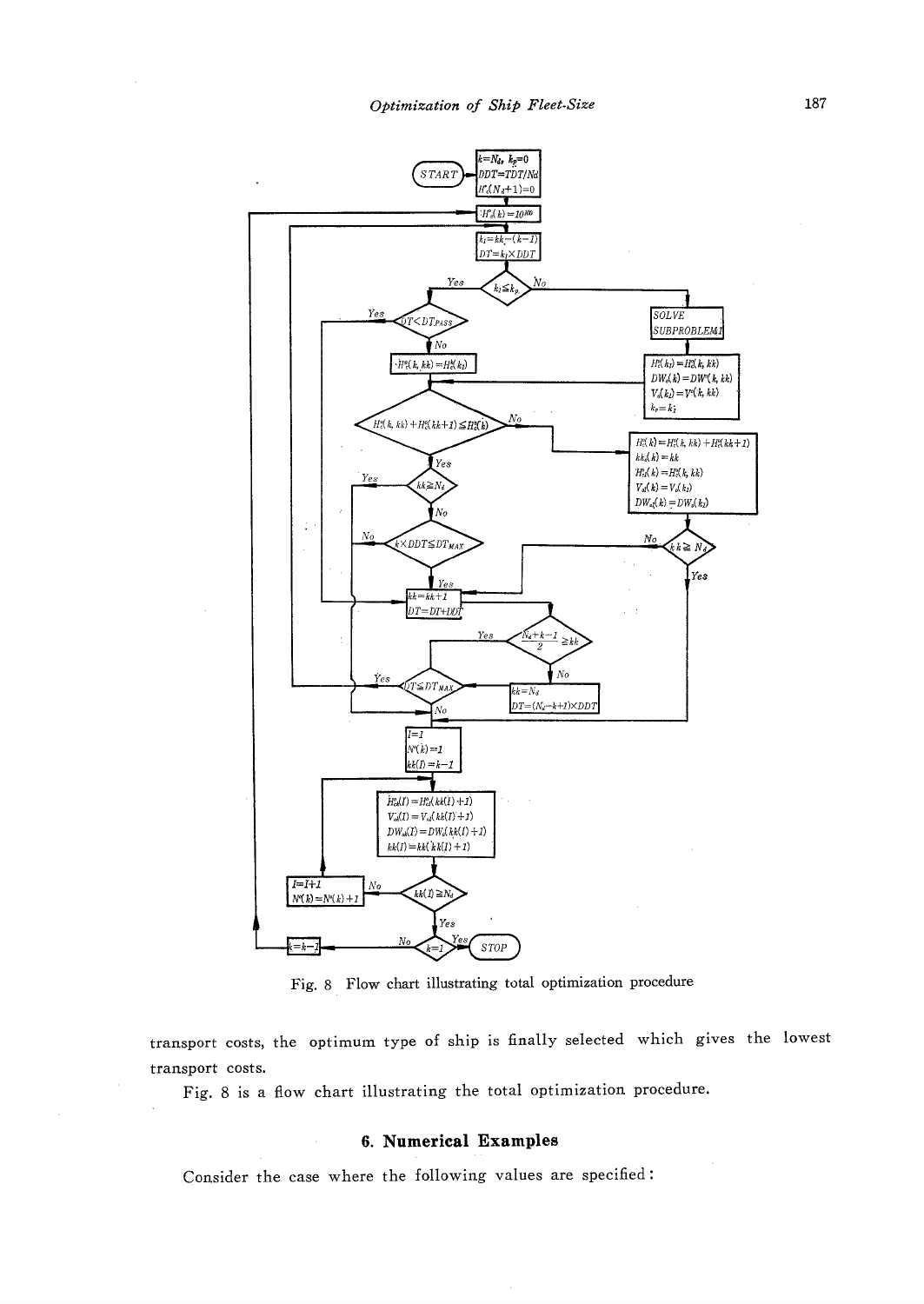$DW_{min} = 10000dwt$ , D  $W_{max} = 500000$  dwt  $V_{m i n} = 13kt$ ,  $V_{m a x} = 19kt$ ,  $\alpha_1 = \alpha_2 = 0.1$  $LV_1=6600n$ . m.,  $LV_2=13200$  n. m.,  $c_{s0}=0$ ,  $DDT=100000$  ton

The sequential unconstrained minimization technique  $(SUMT^{10})$  combined with the conjugate gradient method is applied for solving the nonlinear programming problem at each stage.

6.1 Link costs and transport capacity

In order to see the effect of the draught limits, the link costs and the transport capacity are calculated for the standard type ships with various  $DW$  dwt and  $V=16$ 



Fig. 9 Link costs and transport capacity of standard type ship

kt. Fig. 9 illustrates the results for two cases of  $DW_f = 60000 \, dwt/DW_o = 150000 \, dwt$ and  $DW_f = 100000 \frac{dwt}{DW_b} = 200000 \frac{dwt}{w}$ . It must be mentioned here that any tolls are not considered for both cases. From the figure, it is seen that the link costs per tonnage become lower as the types of ships become large. However, due to the detour, the dead weights corresponding to the full load limit give the minimum costs per tonnage for both cases. It should be noted here that the difference of the link costs between those of the full load limit, the ballast load limit and the maximum dead weight is very small for the former case.

6.2 Effect of total transport demand

The optimum fleets for various annual transport demands are listed in Table 3. The figures in the top rows correspond to the case of  $DW_f = 60000 \frac{dwf}{DW_b} = 150000$ dwt and those in the bottom to that of  $DW_f = 100000$  dwt/ $DW_b = 200000$  dwt. The tolls and the storage costs are set to zero in the above calculations. In the former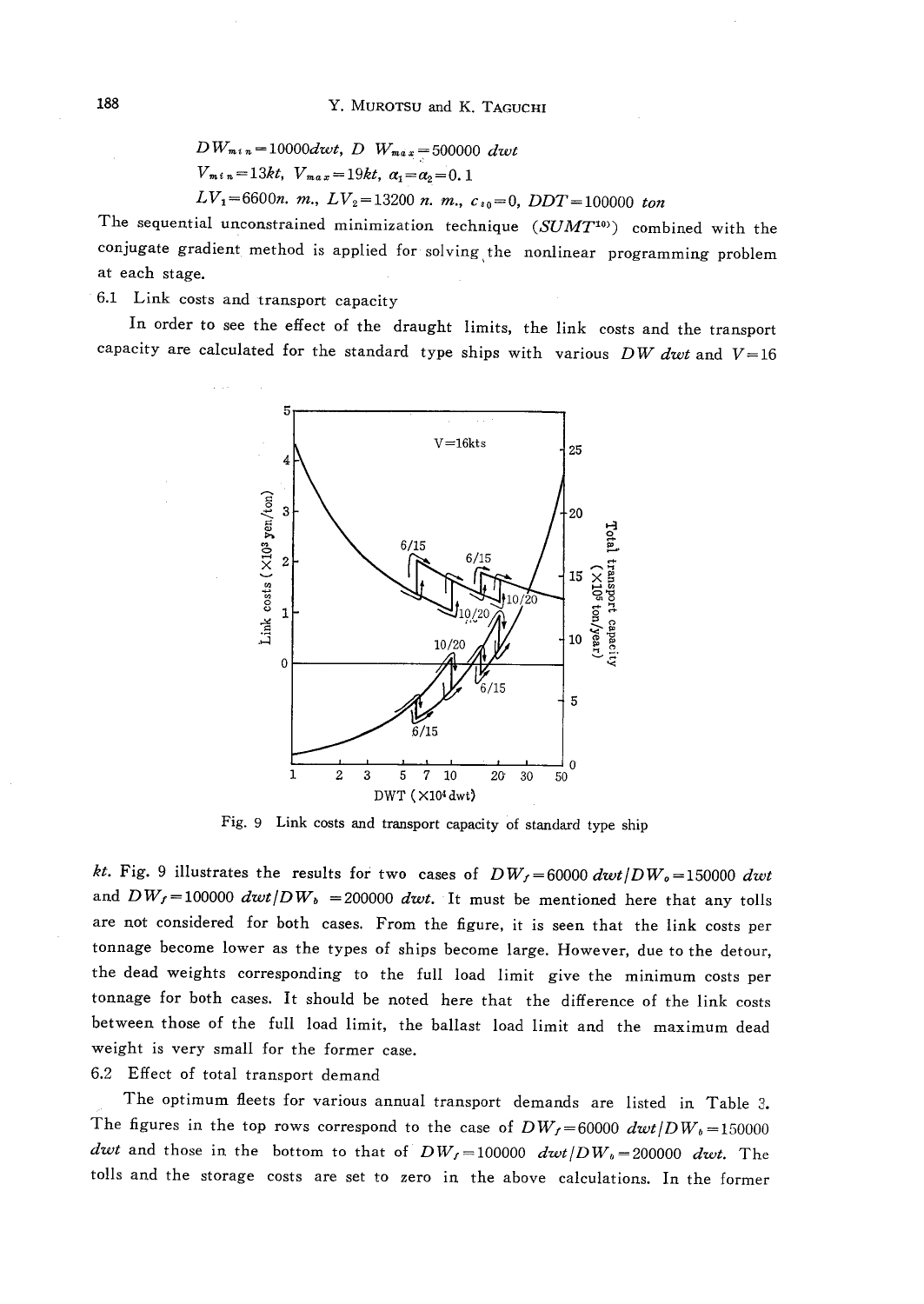| TDT | DW            | v                  | $H_{\rm c}$   | $N$ o               | DW                  | V              | $H_c$         | No                    |
|-----|---------------|--------------------|---------------|---------------------|---------------------|----------------|---------------|-----------------------|
| 5   | 1.36<br>6.77  | $15.89$ .<br>14.33 | 3.42<br>6.71  | 1<br>$\mathbf{1}$   | 5.78                | 13.39          | 5.93          |                       |
| 10  | 4.25<br>2.88  | 13.89<br>13.95     | 5.16<br>4.31  | 1<br>1              | 13.81<br>9.99       | 14. 1<br>15.54 | 10.39<br>8.88 | 1                     |
| 20  | 46.48<br>9.53 | 16.00<br>14.47     | 27.26<br>8.13 | 1<br>$\overline{2}$ | 8.14                | 14.24          | 7.42          | 1                     |
| 30  | 14.99<br>9.33 | 17.00<br>14.47     | 12.60<br>8.13 | 1<br>$\overline{2}$ | 49.06<br>9.99       | 15.89<br>15.54 | 28.38<br>8.88 | $\frac{1}{2}$         |
| 40  | 45.01<br>9.99 | 15.67<br>15.54     | 26.12<br>8.88 | $\frac{1}{5}$       | 49.06               | 15.89          | 28.38         | 1                     |
| 50  | 5.78<br>2.88  | 13.39<br>13.95     | 5.93<br>4.31  | 1<br>l              | 49.99<br>÷.<br>9.99 | 16.98<br>15.54 | 30.85<br>8.88 | $\boldsymbol{2}$<br>6 |

Table 3 Effect of total transport demand on optimum fleet  $(S_c = C_t = 0)$ 

 $TDT : \times 10^5$  ton/year, DW :  $\times 10^4$  dwt, V:kt, H<sub>c</sub>: $\times 10^8$  yen/year, No: number of ships Top:  $DW_f = 60000 \frac{dwt}{DW_b} = 150000 \frac{dwt}{W_f}$ . Bottom:  $DW_f = 100000dwt/DW_b = 200000 \frac{dwt}{W_f}$ 

case, the various types of ships can be the constituents of the optimum fleet depending on the transport demand. This can be explained by the fact that the differnce of the link costs is very small between those of the full load limit, the ballast load limit and the maximum dead weight as pointed out in Section 6.1. On the contrary, only the types of ships below the full load limit are optimum for the latter case. This illustrates the fact that the small types of ships which can pass the short cut route is more economical than VLCC (Very Large Crude Carriers) in this case due to the detour. However, it should be noted that no tolls are assumed to be imposed on the ships passing the short cut route.

6.3 Effect of tolls

Using the model given in Section 3.1.3, the effect of tolls is discussed. As seen from Table 4, there arise the cases where the types of ships which can pass the short

|       |    |                       |          |                     |                      |         | $C_t$ |                  |                     |          |              |                       |                     |          |              |
|-------|----|-----------------------|----------|---------------------|----------------------|---------|-------|------------------|---------------------|----------|--------------|-----------------------|---------------------|----------|--------------|
|       |    | $\theta$              |          |                     | 100                  |         |       | 300              |                     |          |              | 600                   |                     |          |              |
|       | DW | V                     | $H_c$ No | DW                  | $\boldsymbol{V}$     | $H.$ No |       | DW               | V                   | $H_c$ No |              | DW                    | V                   | $H_c$ No |              |
|       |    | 5.78 13.39 5.93       | -1       |                     | 5, 83 13, 26 6, 73 1 |         |       |                  | 5.69 13.63 8.34 1   |          |              | $17.59$ 14.98 12.42 1 |                     |          |              |
| 6/15  |    | 49.99 16.98 30.85 2   |          | 49.99 16.98 30.85 2 |                      |         |       |                  | 49.99 16.98 30.85 2 |          |              | 49.06 15.89 28.38     |                     |          | $-1$         |
|       |    |                       |          |                     |                      |         |       |                  |                     |          |              |                       | 49.94 16.40 29.55   |          | $\mathbf{1}$ |
|       |    | $2.88$ 13.95 $4.31$ 1 |          |                     | $9.99$ 15.54 10.48 5 |         |       | 8.14 14.24 11.02 |                     |          | $\mathbf{1}$ |                       | 22.23 15.17 14.78 1 |          |              |
| 10/20 |    | $9.99$ 15.54 8.88 6   |          | 18.89 15.13 14.19 1 |                      |         |       |                  | 49.99 16.38 29.55   |          | - 2          |                       | 47.02 15.79 27.25   |          |              |
|       |    |                       |          |                     |                      |         |       |                  |                     |          |              |                       | 48.67 16.03 28.39   |          |              |

Table 4 Effect of tolls on optimum fleet  $(TDT = 5 \times 10^6 \text{ ton/year}, S_c = 0)$ 

 $6/15:DW_f=60000\ dwt/DW_b=150000\ dwt, 10/20:DW_f=100000\ dwt/DW_b=200000\ dwt$  $DW: \times 10^4$  dwt,  $V: kt, H_c: \times 10^8$  yen/year, No: number of ships,  $C_i$ : yen/dwt/passage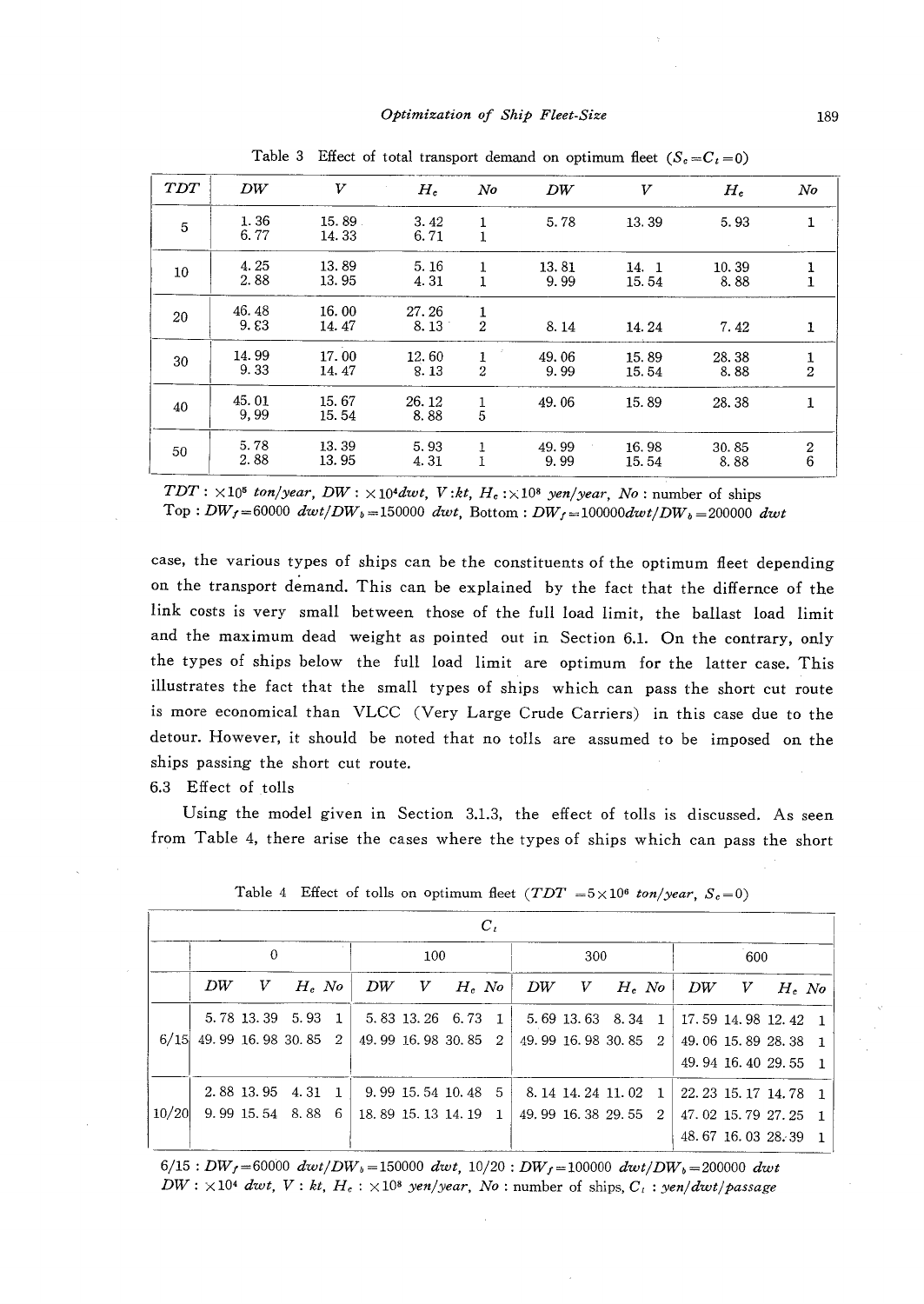cut route only in the ballast concition and/or which must pass the detour route in either way become the constituent of the optimum fleet, depending on the tolls imposed on the ships passing the short cut route.

6.4 Effect of storage costs

 In order to illustrate the effect of the storage costs on the optimum fieet, the storage cost coefficient,  $C_{s_1}$  is varied with  $C_{s_0}=0$  fixed, and the results are given in Table 5. As  $C_{s_1}$  becomes large, the storage costs of the cargo carried by individual

|    | $C_{s1}$            |                    |  |                     |                   |  |        |                   |  |                     |           |  |  |                     |  |
|----|---------------------|--------------------|--|---------------------|-------------------|--|--------|-------------------|--|---------------------|-----------|--|--|---------------------|--|
|    |                     |                    |  |                     | $10-6$            |  | $10-4$ |                   |  |                     | $10^{-2}$ |  |  |                     |  |
| DW | V                   | $H_{c}$ No $\vert$ |  | $DW = V - H_e$ No   |                   |  |        | $DW = V - H_c$ No |  |                     |           |  |  | $DW = V = H, No$    |  |
|    | 5.78 13.39 5.93 1   |                    |  |                     | 5.35 14.64 5.97 1 |  |        |                   |  | 5.73 13.54 5.98 8   |           |  |  | $3.53$ 17.42 6.59 2 |  |
|    | 49.99 16.98 30.85 2 |                    |  | 49.99 16.96 31.04 2 |                   |  |        |                   |  | 14.99 17.30 13.26 2 |           |  |  | 3.78 18.42 8.74 11  |  |

Tableo 5 Effect of storage cost coefficient on optimum fleet  $(TDT=5\times10^6$  ton/year,  $DW_f = 60000$  dwt,  $DW_b = 1500000$  dwt, emergency storage = tolls = 0)

 $DW: \times 10^4$  dwt,  $V:kt$ ,  $H_c: \times 10^8$  yen/year, No:number of ships,  $C_{s1}:yen/day/ton^2$ 

ships of the fleet weigh relative to the other costs, and thus the small types of ships which give the low storage costs become optimum.

6.5 Effect of emergency storage

For the constant value of the storage cost coefficient,  $C_{s1}$ , the storage costs of the cargo transported by an individual ship become small relative to that of the emergency storage,  $ST_0$ , as  $ST_0$  becomes large. Thus, the optimum fleet becomes of the slightly larger type ship, as shown in Table 6. The emergency storage in the table is expressed as the days during which the neccessary demand can be met without any supply. 6.6 Effect of the nurnber of divisions on optimization results

Table 7 illustrates the effect of the number of divisions,  $N_d$ , on the optimization results.  $N_d = 57$  corresponds to the case where  $DDT$  is carried by the smallest standard

|    | $0$ days |                     |                    | $30 \; days$ |                     |                                                                            | $90 \; days$        |  | $180 \; days$ |                     |  |       |  |
|----|----------|---------------------|--------------------|--------------|---------------------|----------------------------------------------------------------------------|---------------------|--|---------------|---------------------|--|-------|--|
| DW |          | $V$ H, No           | $DW = V = H_e N o$ |              |                     | $\begin{array}{cc} \mid & DW & V & H_{\epsilon}\;N o & DW & V \end{array}$ |                     |  |               |                     |  | H. No |  |
|    |          | 5.35 14.64 5.97 1   |                    |              | 5.61 13.86 6.00 1   |                                                                            | 14.99 16.96 13.78 3 |  |               | 14.99 17.02 16.95 3 |  |       |  |
|    |          | 49.99 16.96 31.04 2 |                    |              | 49.99 17.03 31.82 2 | 49.99.17.05.35.08 1                                                        |                     |  |               | 49.99 17.07 44.23 1 |  |       |  |

Table 6 Effect of emergency storage on optimum fleet  $(TDT=5\times10^6$  ton/year,  $DW_f = 60000dwt$ ,  $DW_b = 150000dwt$ ,  $C_{s1} = 10^{-6}$  yen/day/ton<sup>2</sup>,  $C_t = 0$ )

 $DW: \times 104$ dwt

 $V : kt$ 

 $H_c$ :  $\times$ 10<sup>8</sup> yen/year

 $No:$  number of ships

!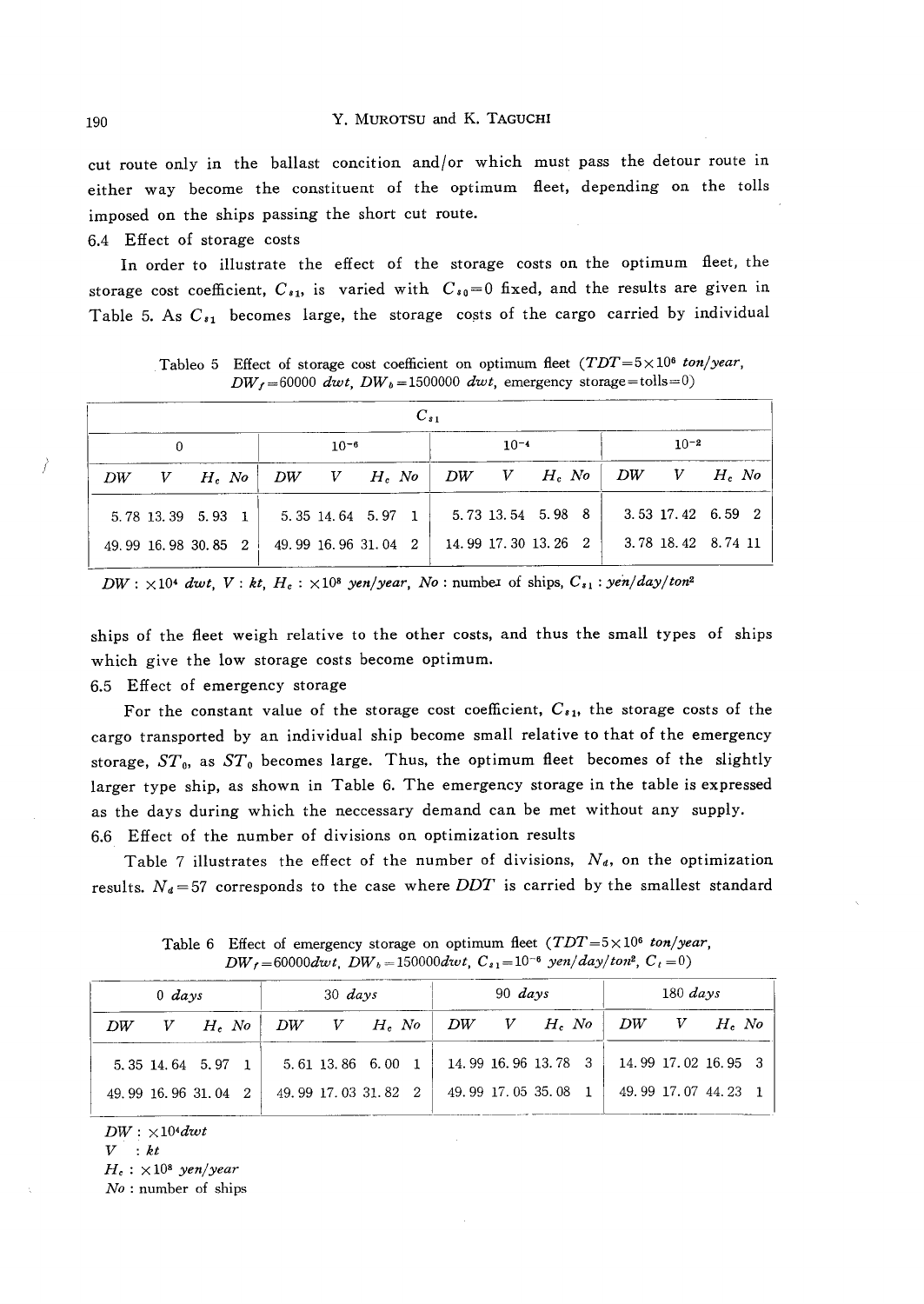#### Optimization of Ship Fleet-Size

Table 7 Effect of number of divisions on optimization results.

| Taue (<br>Elect of number of divisions on optimization results.<br>$(TDT=5\times10^6$ ton/year, $S_t=0$ , $C_t=300$ yen/dwt/passage) |  |
|--------------------------------------------------------------------------------------------------------------------------------------|--|
|                                                                                                                                      |  |

|                     |    |  |                             |  | $N_a$               |  |                                                                                                     |  |  |  |  |  |
|---------------------|----|--|-----------------------------|--|---------------------|--|-----------------------------------------------------------------------------------------------------|--|--|--|--|--|
|                     | 57 |  |                             |  | 50                  |  | 25                                                                                                  |  |  |  |  |  |
| DW                  |    |  |                             |  |                     |  | V H <sub>c</sub> No Cost Time   DW V H <sub>c</sub> No Cost Time   DW V H <sub>c</sub> No Cost Time |  |  |  |  |  |
|                     |    |  | $3,78$ 13.56 6.38 1 1.0 1.0 |  |                     |  | $5.69$ 13.63 8.34 1 1.01 0.94 11.96 14.41 11.22 1 1.02 0.46                                         |  |  |  |  |  |
| 49.99 16.93 31.42 2 |    |  |                             |  | 49.99 16.98 30.85 2 |  | 49.99.16.38.29.55.2                                                                                 |  |  |  |  |  |

 $\begin{array}{ll} DW & :\times 10^4\ dwt\ V & :kt \end{array}$ 

 $V : kt$ <br> $H_{c} : \times$  $\therefore \times 10^9$  yen/year

 $N\sigma$  : number of ships

 $Cost$ : ratio of total annual transport costs

Time : ratio of computer processing time

type ship, i. e.,  $DW=10000$  dwt and  $V=16$  kt, to be considered. In the columns "cost" and "time" of the table are listed the ratios of the total annual transport costs and the computer processing time of each case to the case  $N_d=57$ . As  $N_d$  becomes large, the computation time becomes large, while the optimization results are improved. Thus, the value of  $N_d$  should be selected, considering the compromise between the optimization accuracy and the computer processing time.

#### 7. Conclusions

The problem is considered for determining the optimum fleet-size to minimize the transport costs for a given transport demand, using the systems engineering techniques. The mathematical models relating' the transport costs to a fleet-size have been developed. The algorithmic procedure applying the principle of optimality in dynamic programming and nonlinear programming techniques is given for the solution of the problem. Using the software program, the effects of the transportation system's factors, such as the transport demand, the tolls, the storage costs, etc., have been discussed both quantitatively and qualitatively. Many works are still left to be done relating the present work, e. g., improvement of the software program and the mathematical models, sensitivety analysis of the optimum fleet, selection of the optimality criterion, forecasting the transport demand and its treatment, etc. .

#### in the control of the control of the control of the control of the control of the control of the control of th<br>The control of the control of the control of the control of the control of the control of the control of the c Acnowledgements

 The authors would like to express their sincere thanks to Mr. Y. Yamasaki of the Sasebo Heavy Industries Inc. for his valuable comments on the calculation of the ship construction costs, Dr. N. Fujiwara of their university for his help in the computer processing and Dr. F. Oba of their university for his fruitful discussion in formulating the problem. The mathematical models used in this paper are partly based on the